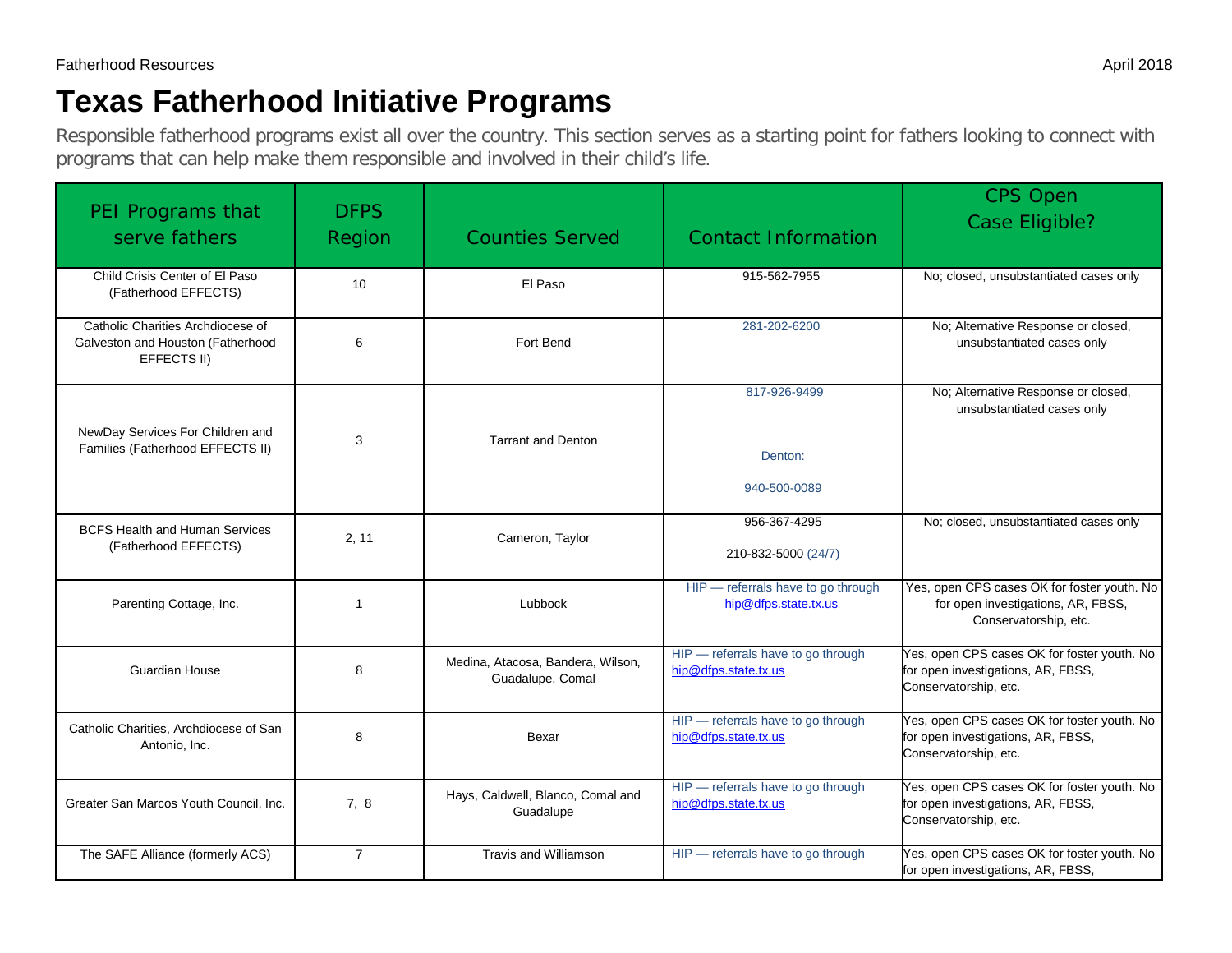| <b>Fatherhood Resources</b>                 |                       |                                                                                                                                                |                                                            | April 2018                                                                                                 |
|---------------------------------------------|-----------------------|------------------------------------------------------------------------------------------------------------------------------------------------|------------------------------------------------------------|------------------------------------------------------------------------------------------------------------|
| PEI Programs that<br>serve fathers          | <b>DFPS</b><br>Region | <b>Counties Served</b>                                                                                                                         | <b>Contact Information</b>                                 | <b>CPS Open</b><br><b>Case Eligible?</b>                                                                   |
|                                             |                       |                                                                                                                                                | hip@dfps.state.tx.us                                       | Conservatorship, etc.                                                                                      |
| Adrienne Johnson                            | 3                     | Tarrant                                                                                                                                        | HIP - referrals have to go through<br>hip@dfps.state.tx.us | Yes, open CPS cases OK for foster youth. No<br>for open investigations, AR, FBSS,<br>Conservatorship, etc. |
| <b>Monarch Family Services</b>              | 6                     | Region 6 - all counties                                                                                                                        | HIP - referrals have to go through<br>hip@dfps.state.tx.us | Yes, open CPS cases OK for foster youth. No<br>for open investigations, AR, FBSS,<br>Conservatorship, etc. |
| Shelly Brown                                | 2, 9                  | Pecos, Reeves, Ward, Crane, Upton,<br>Midland, Ector, Winkler, Andrews,<br>Martin, Gaines, Howard, Dawson,<br>Mitchell and Taylor              | HIP - referrals have to go through<br>hip@dfps.state.tx.us | Yes, open CPS cases OK for foster youth. No<br>for open investigations, AR, FBSS,<br>Conservatorship, etc. |
| Children's Advocacy Center at Tom<br>Green  | 2, 9                  | Runnels and Tom Green                                                                                                                          | HIP - referrals have to go through<br>hip@dfps.state.tx.us | Yes, open CPS cases OK for foster youth. No<br>for open investigations, AR, FBSS,<br>Conservatorship, etc. |
| Gateway to Success                          | 3                     | Region 3 - All counties                                                                                                                        | HIP - referrals have to go through<br>hip@dfps.state.tx.us | Yes, open CPS cases OK for foster youth. No<br>for open investigations, AR, FBSS,<br>Conservatorship, etc. |
| Michelle King                               | 6                     | Harris and Fort Bend                                                                                                                           | HIP - referrals have to go through<br>hip@dfps.state.tx.us | Yes, open CPS cases OK for foster youth. No<br>for open investigations, AR, FBSS,<br>Conservatorship, etc. |
| Youth In View                               | 3, 4                  | 3 - Collin, Dallas, Denton, Ellis,<br>Johnson, Kaufman, Navarro, and<br>Tarrant. 4 - Gregg, Harrison,<br>Henderson, Hopkins, Smith, Van Zandt. | HIP - referrals have to go through<br>hip@dfps.state.tx.us | Yes, open CPS cases OK for foster youth. No<br>for open investigations, AR, FBSS,<br>Conservatorship, etc. |
| University of Texas of the Permian<br>Basin | 9                     | Ector, Midland                                                                                                                                 | 432-552-4165                                               | Open CPS cases OK; AR are OK                                                                               |
| Family Support Services of Amarillo         | 1                     | Potter, Randal                                                                                                                                 | 806-374-5433                                               | Open CPS cases OK; AR are OK                                                                               |
| North Texas Area United Way                 | 2                     | Wichita, Clay, Archer<br>Wilbarger                                                                                                             | 940-322-8638                                               | Open CPS cases OK; AR are OK                                                                               |

DFPS Source: Fathers Matter<http://intranet/CPS/Well-Being/Fathers/default.asp>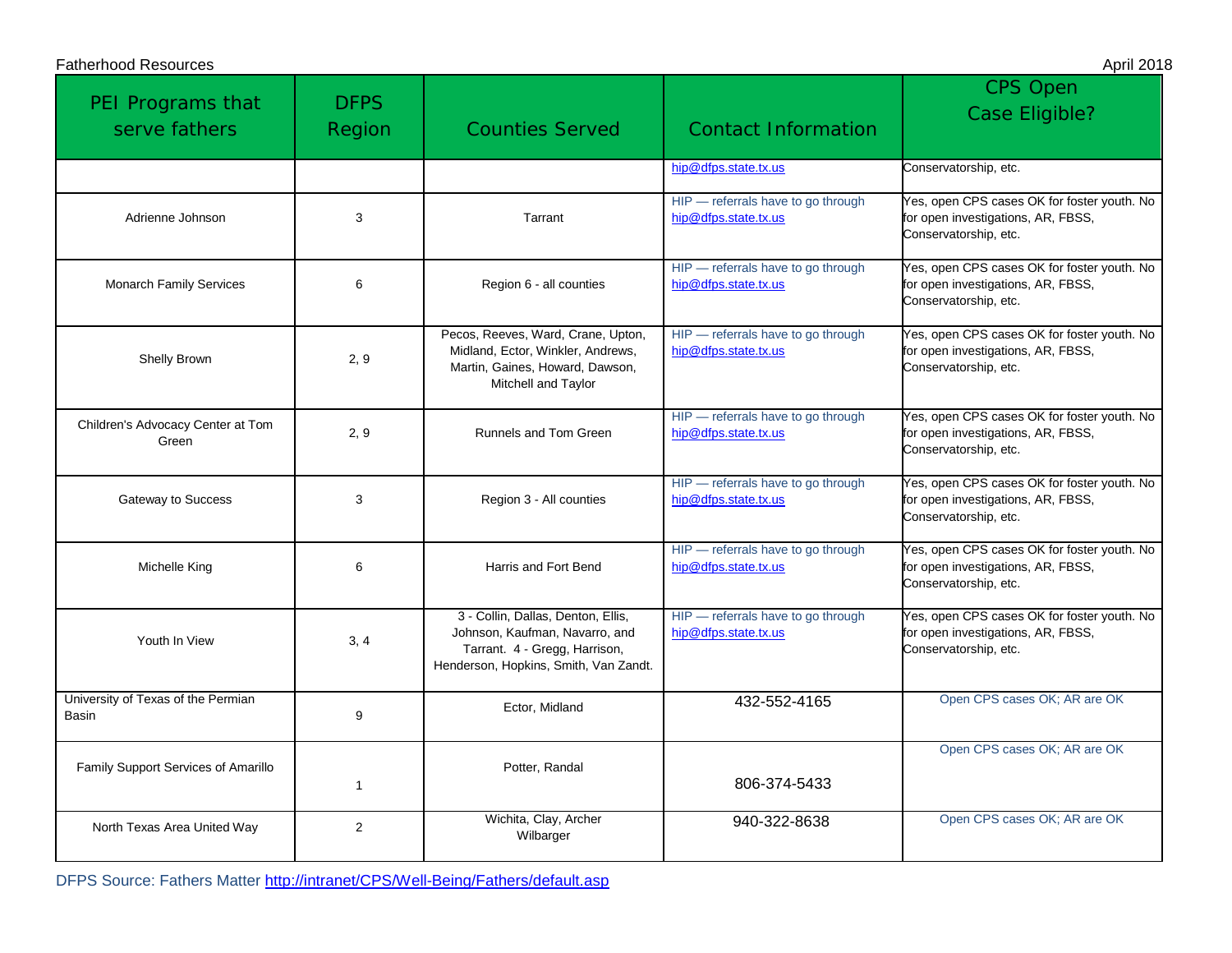## Fatherhood Resources April 2018 **Fathers Matter: On The Web**

| <b>NAME</b>                                                                              | <b>ADDRESS</b>                  |
|------------------------------------------------------------------------------------------|---------------------------------|
| American Humane Association                                                              | americanhumane.org              |
| At Home Dad                                                                              | athomedad.org                   |
| A Call To Men                                                                            | acalltomen.com                  |
| The Fathers Network                                                                      | fathersnetwork.org              |
| National Center for Fathering                                                            | fathers.com                     |
| National Fatherhood Initiative                                                           | fatherhood.org                  |
| National Family Preservation Institute                                                   | nfpn.org/fatherhood             |
| National Institute of Corrections                                                        | nicic.org                       |
| National Resource Center for Permanency and Family Connections                           | hunter.cuny.edu/socwork/nrcfcpp |
| National Resource Center on Children and Families of the Incarcerated                    | fcnetwork.org                   |
| National Quality Improvement Center on Non-Resident Fathers and the Child Welfare System | fatherhoodqic.org               |
| National Responsible Fatherhood Clearinghouse                                            | fatherhood.gov                  |
| <b>Reentry Policy Council</b>                                                            | reentrypolicy.org               |
| Single Father                                                                            | singlefather.org                |
| Someday Starts Now                                                                       | somedaystartsnow.com            |
| <b>Strong Fathers, Strong Families</b>                                                   | strongfathers.com               |
| The Supporting Father Involvement Program                                                | supportingfatherinvolvement.org |
| Texas Access: A resource for non-custodial parents                                       | txaccess.org                    |
| Texas Department of Criminal Justice (TDJC) Unit Directory                               | tdcj.state.tx.us                |
| <b>Texas Prison Database</b>                                                             | texastribune.org                |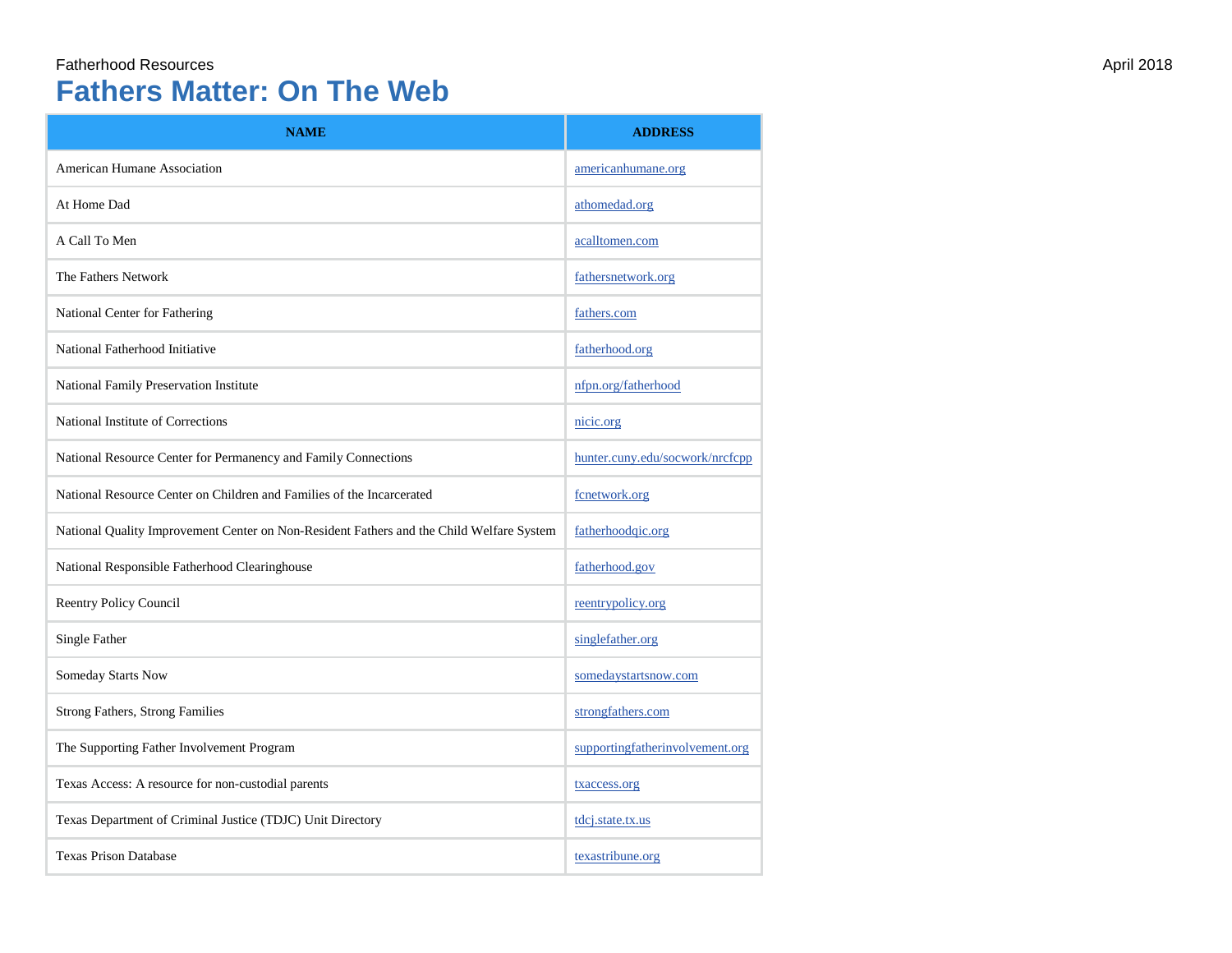|           | <b>Fatherhood Resources</b> | 2018 |
|-----------|-----------------------------|------|
| urban.org | Urban Institute             |      |

Source:<http://intranet/CPS/Well-Being/Fathers/Web/default.asp>

Inclusion on this list is limited to State-operated and HHS-funded local programs, and DOES NOT constitute an endorsement of the program by the National Responsible Fatherhood Clearinghouse or the U.S. Dept. of Health and Human Services, Administration for Children and Families' Office of Family Assistance.

If you are looking for a program in your area but don't see your city listed here, or are looking for assistance with a personal situation, contact us at 1-877-432-3411.

#### **[Horizon Outreach](http://www.horizonoutreach.org/Horizon-Eagle)** (link is external)

The Horizon Eagle Program 256 North Sam Houston Parkway E Suite 115 Houston TX 77060 713-467-4966 [info@horizonoutreach.org](mailto:info@horizonoutreach.org)

Since 2011, the Horizon Eagle Fatherhood program has served over 1,000 fathers by providing them with healthy parenting/relationship education as well as resources to increase their economic stability. Horizon Outreach realizes the presence of fathers in the lives of their children make a tremendous difference in a child's ability to do well in school and to flourish socially.

#### **[Family Initiatives](https://www.texasattorneygeneral.gov/cs/family-initiatives)**

Texas State Office of the Attorney General P.O. Box 12017 Mail Code 039 Austin, TX 78711-2017 Family Initiatives

The Family Initiatives (FI) section of the Child Support Division acts as a catalyst for family-centered child support. FI leads special projects and ongoing programs that enhance the Child Support Division's ability to respond compassionately and effectively to the changing needs of families and children in Texas. Family Initiatives works in collaboration with community and faith-based organizations, courts, schools, legal aid providers, and other public agencies.

#### **[Alliance for North Texas Healthy Effective Families](http://www.bethechampion.org/)**(link is external) Dallas, TX